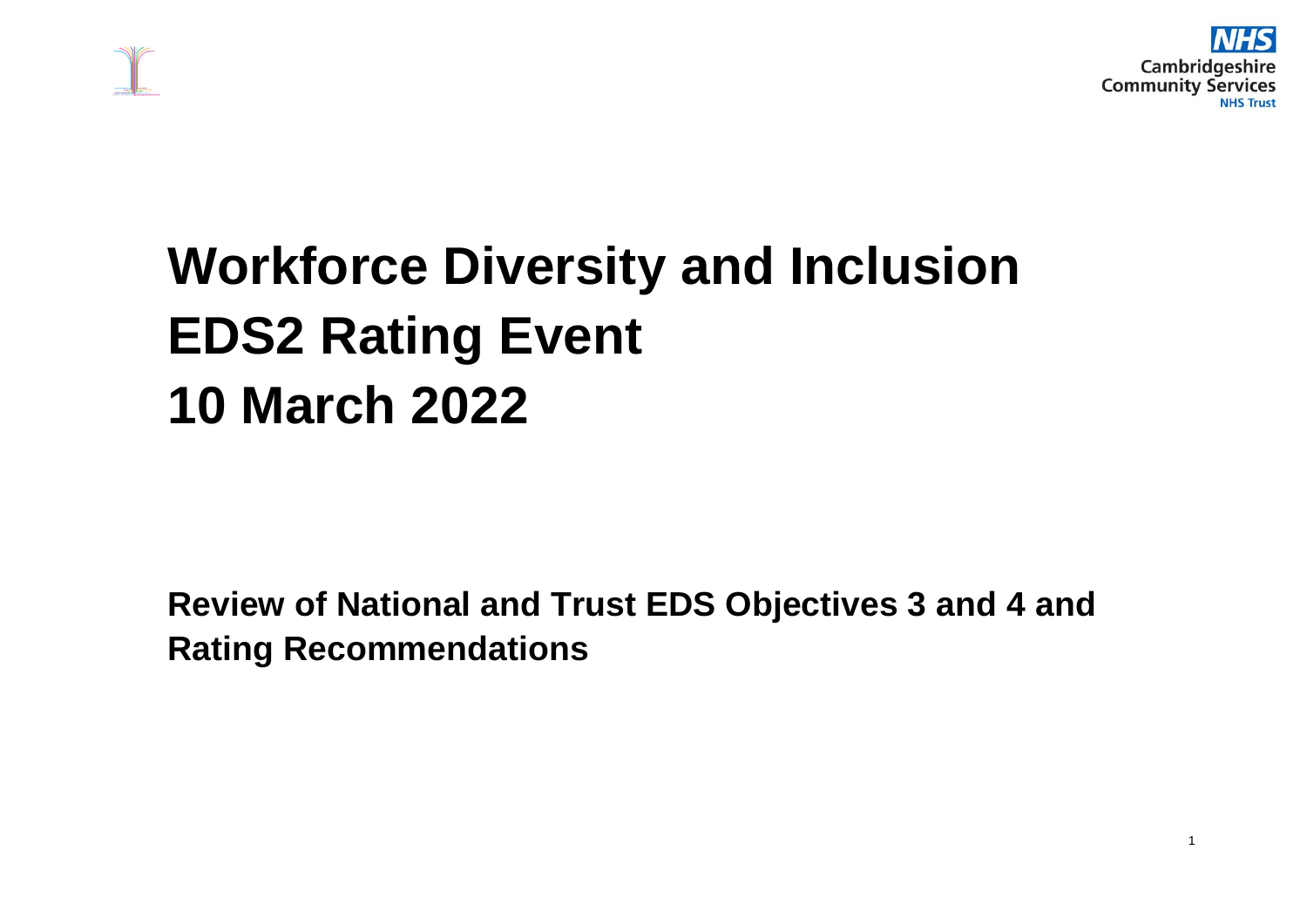



**National Rating Categories:**

- **E = Excelling**
- **A = Achieving**
- **D = Developing**
- **U = Undeveloped**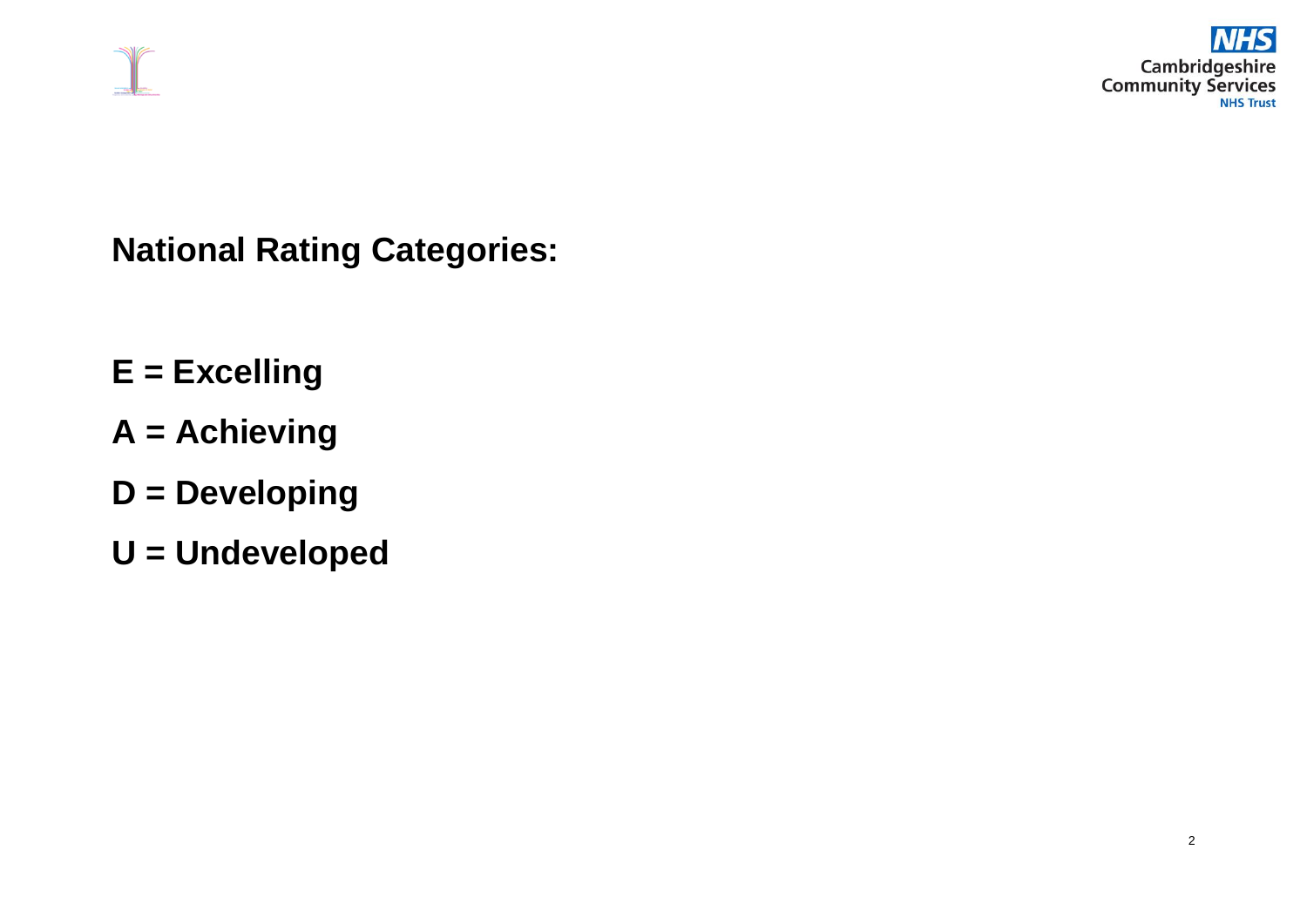

#### **National Objective 3**

# **Empowered, engaged and well-supported staff**

The NHS should increase the diversity and quality of the working lives of the paid and non-paid workforce, supporting all staff to better respond to patient and community needs and becomes as diverse as it can be within all occupations and grades.

#### **CCS Proposed Rating 2021**

| <b>Outcome</b>                                                                                                        | Panel<br>Rating<br>2021/22 | <b>Proposed</b><br>Rating<br>2022/23 | <b>Our Actions</b>                                                                                                                                                                                                                                                                                                                                                                                                                                                                                                                                                                                                                                                                                                                                                                                                                                                                                                                                                                                                                                                                                                                                                                     | <b>Evidence</b>                                                                                                                                                                                                                                                                                                                  |
|-----------------------------------------------------------------------------------------------------------------------|----------------------------|--------------------------------------|----------------------------------------------------------------------------------------------------------------------------------------------------------------------------------------------------------------------------------------------------------------------------------------------------------------------------------------------------------------------------------------------------------------------------------------------------------------------------------------------------------------------------------------------------------------------------------------------------------------------------------------------------------------------------------------------------------------------------------------------------------------------------------------------------------------------------------------------------------------------------------------------------------------------------------------------------------------------------------------------------------------------------------------------------------------------------------------------------------------------------------------------------------------------------------------|----------------------------------------------------------------------------------------------------------------------------------------------------------------------------------------------------------------------------------------------------------------------------------------------------------------------------------|
| 3.1 Fair NHS<br>recruitment and<br>selection processes<br>lead to a more<br>representative<br>workforce at all levels | Е                          | E.                                   | 25 <sup>th</sup> Jan 2022 CCS began using TRAC for recruitment. As of 22 <sup>nd</sup> Feb 2022 CCS has moved fully<br>from NHS Jobs to TRAC.<br>Through the above we have assurance that there are processes and tools in place to monitor and<br>record all aspects of recruitment activity and the Trust records and reviews reports on the progress<br>of all applicants by the 9 protected characteristics. These are reviewed and monitored by the<br>Workforce Diversity and Inclusion group, and an action plan is in place to address any areas of<br>concern.<br>Recruitment:<br>Actions have been put in place in the past based on data, evidence and feedback including<br>the introduction of the mandatory appointment of a BAME interviewer on all recruitment<br>panels where a BAME applicant has been shortlisted and the roll out of mandatory<br>recruitment training to all panel members (not just the chair);<br>Values based recruitment, was introduced in 2015 is regularly reviewed to ensure all<br>$\Omega$<br>recruitment activity is based objectively on values to help eliminate conscious or<br>unconscious bias. Recruitment training covers this; | R&R Policy;<br>NHS Jobs Procedure;<br>TRAC data and updated<br>procedure;<br>D and I Recruitment<br>Reports:<br>Minutes of JCNP meetings;<br>Notes and action plan from<br>Workforce Diversity and<br>Inclusion group;<br>Minutes of People<br><b>Participation Committee;</b><br>Slides from Induction;<br>E learning packages; |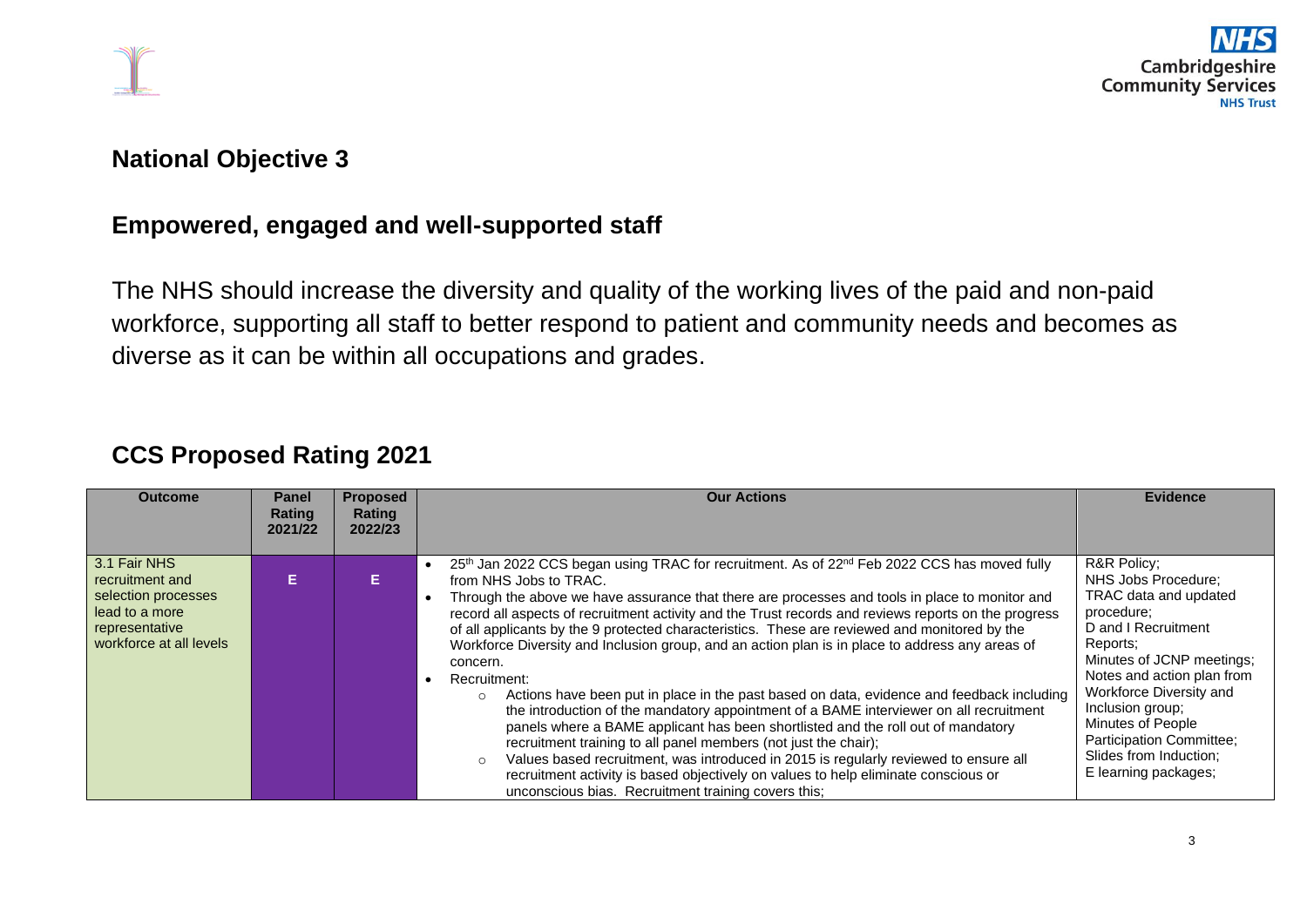



| <b>Outcome</b>                                                                                                                                                       | <b>Panel</b><br><b>Rating</b><br>2021/22 | <b>Proposed</b><br>Rating<br>2022/23 | <b>Our Actions</b>                                                                                                                                                                                                                                                                                                                                                                                                                                                                                                                                                                                                                                                                                                                                                                                                                                                                                                                                                                                                                                                                                                                                                                                                                                                                                                                                                                                                                                                                                                                                                                                                                                                                                                                                                                                                             | <b>Evidence</b>                                                                                                                                                                                                                       |
|----------------------------------------------------------------------------------------------------------------------------------------------------------------------|------------------------------------------|--------------------------------------|--------------------------------------------------------------------------------------------------------------------------------------------------------------------------------------------------------------------------------------------------------------------------------------------------------------------------------------------------------------------------------------------------------------------------------------------------------------------------------------------------------------------------------------------------------------------------------------------------------------------------------------------------------------------------------------------------------------------------------------------------------------------------------------------------------------------------------------------------------------------------------------------------------------------------------------------------------------------------------------------------------------------------------------------------------------------------------------------------------------------------------------------------------------------------------------------------------------------------------------------------------------------------------------------------------------------------------------------------------------------------------------------------------------------------------------------------------------------------------------------------------------------------------------------------------------------------------------------------------------------------------------------------------------------------------------------------------------------------------------------------------------------------------------------------------------------------------|---------------------------------------------------------------------------------------------------------------------------------------------------------------------------------------------------------------------------------------|
|                                                                                                                                                                      |                                          |                                      | In 2021, the HR team took over the responsibility of delivering recruitment training (from<br>$\circ$<br>the recruitment team) the HRBPs will publicise their role as the first point of contact for<br>recruitment questions, and to support the recruitment team who support the administrative<br>process of recruitment.<br>In 2022, we introduced the HR resourcing Business partner role to focus on proactively<br>$\circ$<br>engaging with service directors, leads and managers, to understand hard to fill roles, in<br>order to lead on workforce planning. This will include considering new recruiting methods,<br>looking at new and innovative ways to attract diverse candidates and improving candidate<br>experience.<br>Unconscious bias training:<br>$\bullet$<br>became part of induction for all new staff from May 2016 and is mandatory for all staff<br>$\circ$<br>thereafter via e learning;<br>Leadership Forum received an awareness rising session in September 2016;<br>$\circ$<br>UB is a key part of recruitment training for recruiting managers.<br>$\circ$<br>A Cultural awareness information pack is available to all staff on the Trust intranet and for local<br>$\bullet$<br>discussion in teams.<br>The Trust behaviours were updated and re launched in December 2017 and is used as part of the<br>$\bullet$<br>recruitment process.<br>At shortlisting, all personal data is removed from applications to seek to remove any bias.<br>During 2019/20 the patient engagement team began looking at how to increase service user<br>involvement in recruitment and selection decisions, and many examples in place e.g. at a<br>stakeholder panel for the new Trust Chair and other roles, and this work is ongoing. This is now in<br>place and supported by a policy for guidance. | <b>Cultural Diversity Information</b><br>for staff:<br><b>National Cultural</b><br>Competence E learning;<br>D and I bi-weekly Comms<br>Cascade messages;<br>Trust Values and<br>Behaviours;<br>JD for Recruitment<br>administrators; |
| 3.2 The NHS is<br>committed to equal pay<br>for work of equal value<br>and expects employers<br>to use equal pay audits<br>to help fulfil their legal<br>obligations | Е                                        | Е                                    | CCS operates the Agenda for Change and Medical and Dental national pay and conditions. Pay<br>and terms & conditions are based on job evaluation only thereby ensuring equality.<br>The Trust publishes annually its Gender Pay Gap report and reviews actions required arising from<br>this. We have no equal pay for work of equal value issues and our action plan seeks to address<br>the low representation of male workers in lower band roles compared to higher band roles.<br>Job descriptions are reviewed annually at appraisal, allowing an opportunity for staff to highlight<br>$\bullet$<br>any role drift and request banding reviews.<br>Staff can raise a banding review if they feel their role has changed and warrants a higher banding.<br>$\bullet$                                                                                                                                                                                                                                                                                                                                                                                                                                                                                                                                                                                                                                                                                                                                                                                                                                                                                                                                                                                                                                                     | Agenda for Change link to<br>NHS Employers website;<br>Agenda for Change Banding<br>Process;<br><b>Banding Review Process;</b><br>Gender Pay Report;<br>Appraisal Policy.                                                             |
| 3.3 Training and<br>development<br>opportunities are taken<br>up and positively<br>evaluated by all staff                                                            | Е                                        | Е                                    | The Trust has introduced a consistent process for recording and monitoring that staff have an<br>annual appraisal, including a career and personal development plan review. We also record and<br>monitor mandatory training compliance.<br>Feedback is undertaken from staff on the quality of their appraisal/CPDP.                                                                                                                                                                                                                                                                                                                                                                                                                                                                                                                                                                                                                                                                                                                                                                                                                                                                                                                                                                                                                                                                                                                                                                                                                                                                                                                                                                                                                                                                                                          | SOS feedback report;<br>Data on Mandatory training;<br>Appraisal records;<br>CPD training records;                                                                                                                                    |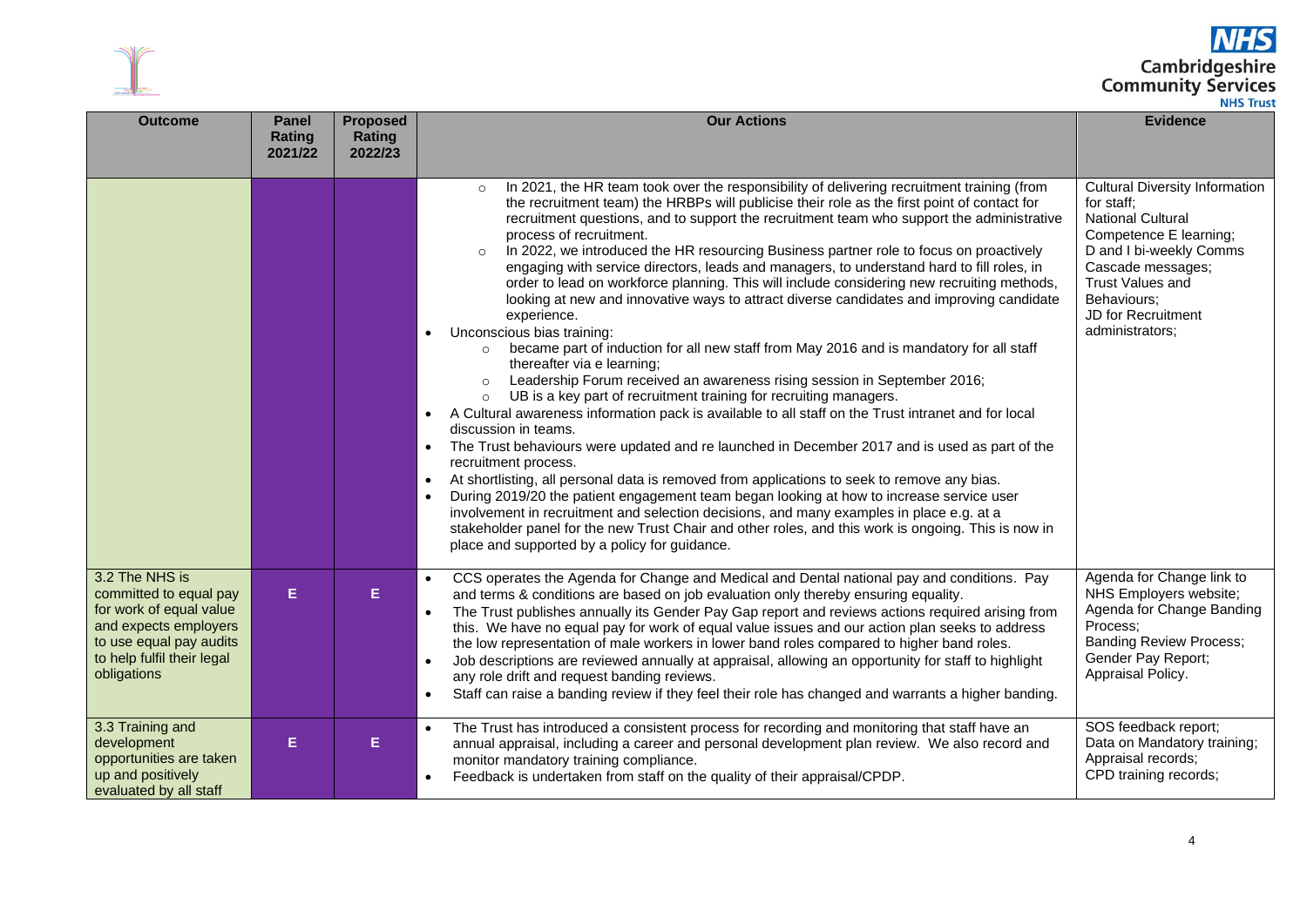



| <b>Outcome</b>                                                                                             | <b>Panel</b><br>Rating<br>2021/22 | <b>Proposed</b><br>Rating<br>2022/23 | <b>Our Actions</b>                                                                                                                                                                                                                                                                                                                                                                                                                                                                                                                                                                                                                                                                                                                                                                                                                                                                                                                                                                                                                                                                                                                                                                                                                                                                                                                                                                                                                                                                                                                                                                                     | <b>Evidence</b>                                                                                                                                                                                                                                                                                    |
|------------------------------------------------------------------------------------------------------------|-----------------------------------|--------------------------------------|--------------------------------------------------------------------------------------------------------------------------------------------------------------------------------------------------------------------------------------------------------------------------------------------------------------------------------------------------------------------------------------------------------------------------------------------------------------------------------------------------------------------------------------------------------------------------------------------------------------------------------------------------------------------------------------------------------------------------------------------------------------------------------------------------------------------------------------------------------------------------------------------------------------------------------------------------------------------------------------------------------------------------------------------------------------------------------------------------------------------------------------------------------------------------------------------------------------------------------------------------------------------------------------------------------------------------------------------------------------------------------------------------------------------------------------------------------------------------------------------------------------------------------------------------------------------------------------------------------|----------------------------------------------------------------------------------------------------------------------------------------------------------------------------------------------------------------------------------------------------------------------------------------------------|
|                                                                                                            |                                   |                                      | Appraisal documentation is regularly reviewed in light of staff feedback, most recently in 2019 with<br>further revision planned for post pandemic.<br>The Appraisal Career and Personal Development Planning process has shifted the emphasis to a<br>discussion on wellbeing and staff development.<br>Staff opinion survey and bi annual workforce reviews indicate equity of access to training and that<br>$\bullet$<br>all essential to role training is provided equally to all staff.<br>The Trust has introduced e learning to make it more accessible to staff who may have limited<br>$\bullet$<br>working hours, reflected travel option etc.<br>Uptake of Mandatory training and appraisals is reported to the Clinical Operational Boards and<br>Trust Board.<br>The Trust Board has oversight of lower-performing areas.<br>Monitoring of the protected characteristics of staff accessing training takes place.<br>$\bullet$<br>Training is planned to be accessible to part time staff, and anyone with specific needs.<br>$\bullet$<br>Selection process in place to appoint staff into apprenticeships and for post registration<br>programmes e.g. SCPHN, DN etc.<br>When confirming a booking onto training staff are offered support in accessing online training<br>and/or for other specific needs                                                                                                                                                                                                                                                                             | <b>National Quarterly Pulse</b><br>Survey;<br>Uptake on Leadership<br>development and training<br>data;<br>Evaluation reports from Trust<br>training;<br><b>Staff Opinion Survey;</b><br>Local training plans;<br>Trust wide TNA.<br>Offering support for staff<br>accessing online training       |
| 3.4 When at work, staff<br>are free from abuse,<br>harassment, bullying<br>and violence from any<br>source | Е                                 | Е                                    | The Staff Opinion Survey Action Planning Group actions any B and H feedback from the survey.<br>Zero tolerance policy and posters updated and re issued regularly, including a "Respect each Other<br>"poster from the Chief Executive. Particular action take during BREXIT to support EU staff.<br>Bespoke team support given to teams experiencing aggression from members of the public.<br>$\bullet$<br>Conflict resolution training was revised, including support from the patient engagement team in de-<br>escalation skills for teams experiencing high levels of abuse from service users.<br>The Staff Anti Bullying and Harassment Policy is implemented for all reported cases.<br>Policy on aggression from patients and the public is implemented.<br>$\bullet$<br>HR team monitors and supports actions taken on reported incidences of bullying and harassment.<br>$\bullet$<br>Trust jointly signed up to NHS call to action on bullying with our trade union colleagues.<br>$\bullet$<br>HR and Staff Side chair attend national annual partnership working events where a focus bullying<br>and harassment is discussed and best practice shared by trusts.<br>Staff Side Chair is a confidential advocate for staff raising concerns and this advertised in many<br>$\bullet$<br>ways.<br>Cultural Ambassadors, introduced in 2017.<br>Freedom to Speak Up Champions in place.<br>$\bullet$<br>Whistleblowing Policy.<br>$\bullet$<br>Resolution Policy agreed and implemented in 2018 to encourage staff to report B and H and to<br>seek to address informally where possible. | SOS action plan;<br><b>Bullying and Harassment</b><br>Policy including resolution<br>process;<br>Handling Violence and<br>Aggression from the Public<br>Policy;<br>Posters:<br><b>Cultural Ambassadors</b><br>Policy;<br>Whistleblowing Policy.<br>My CCS Employment<br>Passport Policy/ Guidance. |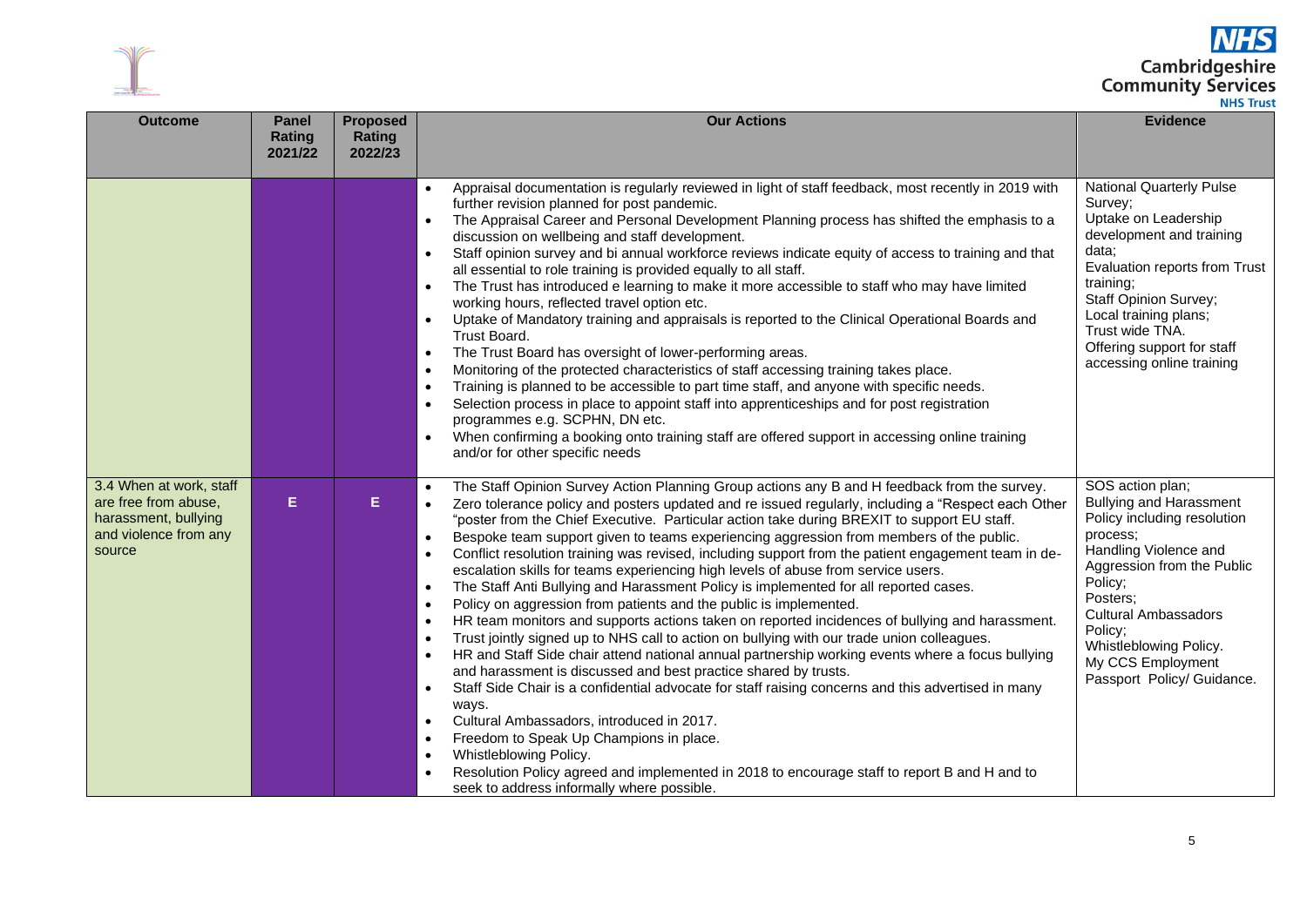



| <b>Outcome</b>                                                                                                                                      | Panel<br><b>Rating</b><br>2021/22 | <b>Proposed</b><br>Rating<br>2022/23 | <b>Our Actions</b>                                                                                                                                                                                                                                                                                                                                                                                                                                                                                                                                                                                                                                                                                                                                                                                                                                                                                                                                                                                                                                                                                                                                                                                                                                                                                              | <b>Evidence</b>                                                                                                                                                                                                                                                                  |
|-----------------------------------------------------------------------------------------------------------------------------------------------------|-----------------------------------|--------------------------------------|-----------------------------------------------------------------------------------------------------------------------------------------------------------------------------------------------------------------------------------------------------------------------------------------------------------------------------------------------------------------------------------------------------------------------------------------------------------------------------------------------------------------------------------------------------------------------------------------------------------------------------------------------------------------------------------------------------------------------------------------------------------------------------------------------------------------------------------------------------------------------------------------------------------------------------------------------------------------------------------------------------------------------------------------------------------------------------------------------------------------------------------------------------------------------------------------------------------------------------------------------------------------------------------------------------------------|----------------------------------------------------------------------------------------------------------------------------------------------------------------------------------------------------------------------------------------------------------------------------------|
|                                                                                                                                                     |                                   |                                      | Health and Wellbeing Champions in place.<br>$\bullet$<br>See Me First Champions being introduced in 2022<br>$\bullet$<br>Cultural Diversity, Long Term Conditions and Disability, and LGBTQIA+ networks in place and<br>feedback acted on.<br>My CCS Employment passports in place.<br>$\bullet$<br>Training is being developed and offered to support staff and services experiencing violence and<br>$\bullet$<br>aggression from service users<br>Ongoing work on system support across services (based on staff feedback)<br>$\bullet$<br>NB:<br>The Trust acknowledges that it has further work to do to eliminate H and B fully, however the purposed<br>rating is based on the actions in place and the acknowledgement that this is ongoing and never a<br>completed task.                                                                                                                                                                                                                                                                                                                                                                                                                                                                                                                              |                                                                                                                                                                                                                                                                                  |
| 3.5 Flexible working<br>options are available to<br>all staff consistent with<br>the needs of the<br>service and the way<br>people lead their lives | E.                                | Е                                    | The Trust has a range of flexible working policies available to staff.<br>The Staff Opinion Survey allows staff the opportunity to say if these have been available to them<br>and feedback shows staff feel the Trust is supportive with work life balance.<br>All requests for flexible working are considered on an individual basis and bearing in mind service<br>and patient needs as well as those of the individual. The Grievance Procedure is available to staff<br>who feel a request for flexible working has been unreasonably declined.<br>Staff who either cannot continue in their current role or who request adjustments to their role due to<br>illness or disability or caring responsibilities etc. are supported to remain in our employment<br>wherever possible.<br>Trust commitment to narrowing the gender pay gap by offering flexible working in senior roles.<br>$\bullet$<br>Adjustments passport introduced in late 2019 and revised and updated in 2021 to become My CCS<br>$\bullet$<br><b>Employment Passport</b><br>Revised and updated the Flexible Working Policy<br>$\bullet$<br>Introduced Critical Friend conversations where it is proposed to turn down a flexible working<br>$\bullet$<br>request in 2021<br>Recording Flexible Working requests and outcomes on ESR | Flexible Working Policy;<br>SOS results;<br>Grievance Policy;<br>Sickness, Absence Policy;<br>Health and Wellbeing Policy;<br>Working with a Disability and<br>My CCS Employment<br>Passport Policy/ Guidance;<br>ESR recording of flexible<br>working requests and<br>outcomes; |
| 3.6 Staff report positive<br>experiences of their<br>membership of the<br>workforce                                                                 | Е                                 | Е                                    | The Trust has:<br>Continued the work of the Live Life Well Programme to develop the Trust as a healthy and safe<br>workplace and to promote the health and wellbeing of our workforce. This group includes a wide<br>range of representatives.<br>A board level Health and Wellbeing and Diversity and Inclusion Champion.<br>Committed to Public Health Responsibility Deal Health at work pledges.                                                                                                                                                                                                                                                                                                                                                                                                                                                                                                                                                                                                                                                                                                                                                                                                                                                                                                            | Link to web Sites;<br>LLW minutes:<br>Comms Cascade and<br>Connect articles;<br>Staff survey results broken<br>down by protected<br>characteristics:                                                                                                                             |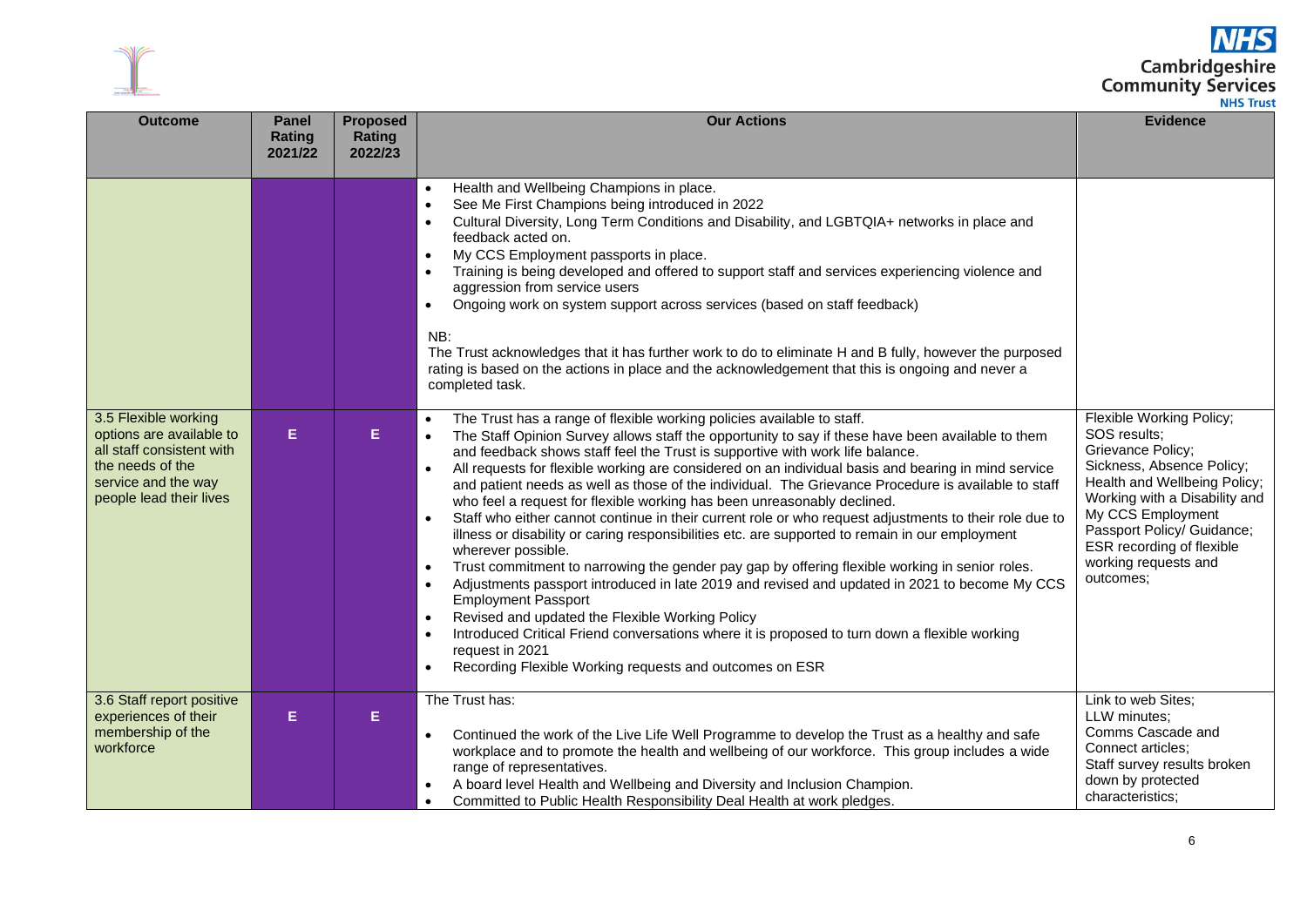#### **Cambridgeshire Community Services**

**NHS Trust** 

| <b>Outcome</b> | Panel<br>Rating<br>2021/22 | <b>Proposed</b><br>Rating<br>2022/23 | <b>Our Actions</b>                                                                                                                                                                                                                                                                                                                                                                                                                                                                                                                                                                                                                                                                                                                                                                                                                                                                                                                                                                                                                                                                                             | <b>Evidence</b>                                                         |
|----------------|----------------------------|--------------------------------------|----------------------------------------------------------------------------------------------------------------------------------------------------------------------------------------------------------------------------------------------------------------------------------------------------------------------------------------------------------------------------------------------------------------------------------------------------------------------------------------------------------------------------------------------------------------------------------------------------------------------------------------------------------------------------------------------------------------------------------------------------------------------------------------------------------------------------------------------------------------------------------------------------------------------------------------------------------------------------------------------------------------------------------------------------------------------------------------------------------------|-------------------------------------------------------------------------|
|                |                            |                                      | A Health and Wellbeing Policy.<br>Trained Health and Wellbeing Champions across the Trust.<br>Provided resilience and mindfulness Training.<br>$\bullet$<br>Mental Wellbeing Weeks run in 2018 and 2019<br>Live Life Well information on the staff intranet;<br>$\bullet$<br>Appraisals and 1:1 discussions which include wellbeing discussion.<br>Comprehensive Occupational Health and Counselling Services.<br>$\bullet$<br>The mainstreaming of the Rapid Access to MSK intervention service for all staff.<br>The availability of training workplace assessors to support staff with MSK conditions<br>Taken feedback via annual Staff Opinion Survey and National Quarterly Pulse survey. Feedback is<br>$\bullet$<br>also taken via two way Communication Cascade, Staff EDS events-via staff reps on Live Life Well<br>Committee and via Staff Consultation Forum (JCNP).<br>The Staff Opinion Survey reported high levels of staff motivation, satisfaction and of recommending<br>$\bullet$<br>the Trust as a place to work and receive treatment.<br>Diversity / reverse Mentoring introduced 2020. | SOS results;<br>SOS action plans (Trust<br>wide and Directorate level). |

#### **CCS Local EDS Objective 3 – 2021/22**

• To support the deveopment of a trust wide Anit Racism strategy and OD plan

We have

- Expanded our staff diversity networks with 3 staff led networks operational; one for staff from ethnic minorities , one for staff with a disability or long term condition and one for our LGBTQIA+ community. In addition we have established a menopause virtual café .
- Held a board development session, including the Cultural Diversity network chair, to discuss and start to form the Anti Racism strategy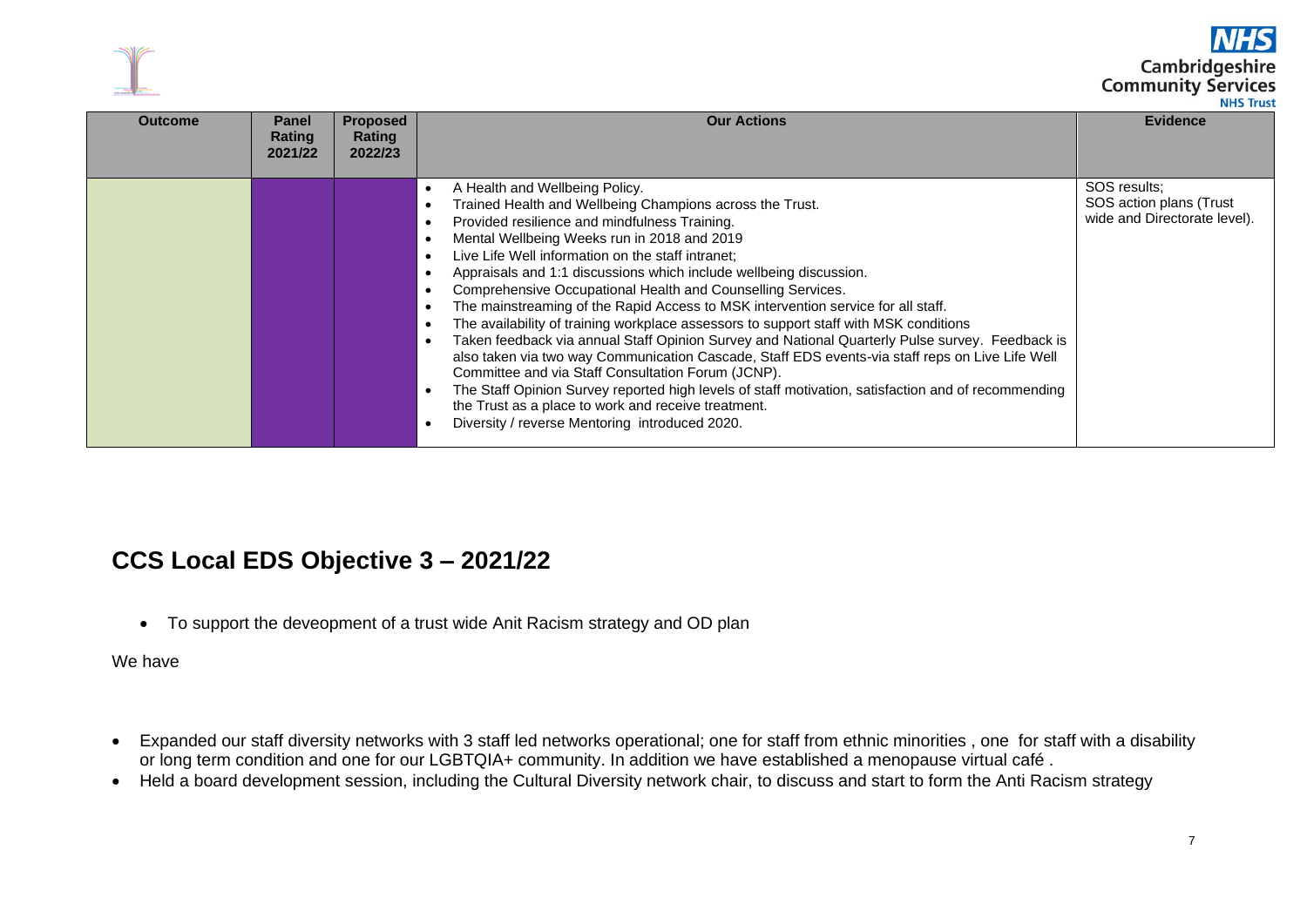



- Engaged our Assistant Director of Organisational Development to work with our AD of Corporate Governance and D and I and others on developing the Anti Racism OD plan.
- Engaged with system wide and national D and I networks on anti racism plans.
- Supported BAME staff during the pandemic with specific tailored information on vaccines, disproportioned affects of covid and risk assessment/ adjustments.
- Continued with our Cultural Ambassadors programme of senior staff from ethnic minorities, acting as critical friends including in disciplinary and grievances involving staff from ethnic minorities and recruited 3 new CAs.
- With feedback from staff we have continually reviewed how we support the representation of staff from an ethnic minority background on selection panels where an applicant from ethnic minorities is shortlisted, to help address disparity between these applicants being shortlisted and appointed, including updating our anti discrimination practice recruitment training .
- continued with our diversity mentoring, including reverse mentoring.
- continued with opportunities for ethnic minority mentors for Board members

Proposal that this Objective was met.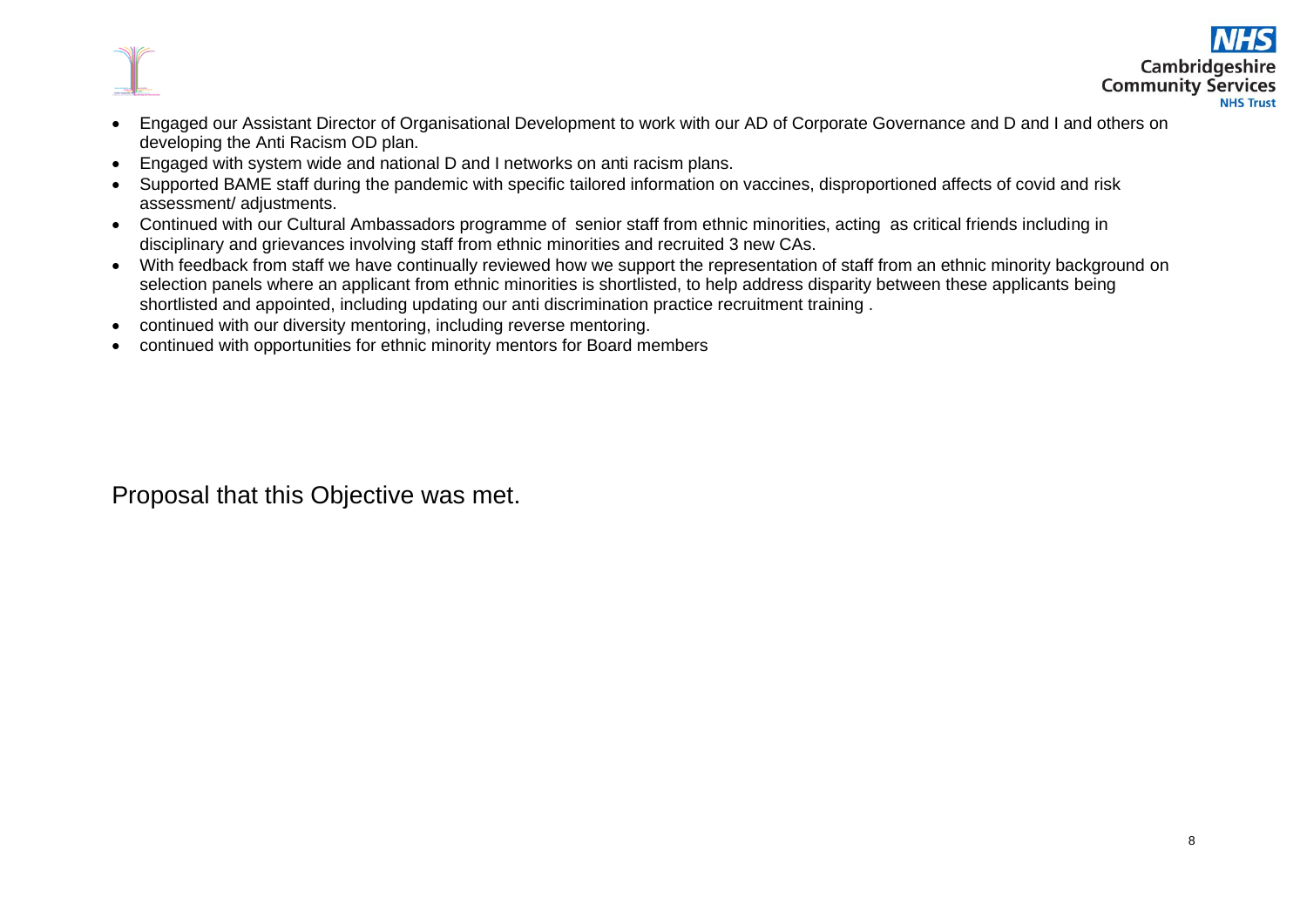

# **National Objective 4**

## **Inclusive Leadership at all Levels**

NHS organisations should ensure that equality is everyone's business, and everyone is expected to take an active part, supported by the work of specialist equality leaders and champions.

# **CCS Proposed Rating 2021/22**

| <b>Outcome</b>                                                                                                                                     | Panel<br>Rating | <b>Proposed</b><br>Rating | <b>Our Actions</b>                                                                                                                                                                                                                                                                                                                                                                                                                                                                                                                                                                                                                                                                                                                                                                                                                                                                                                                                                                                                                                                                                                                                                                                                                                                                                                                                                                                                                                                                                              | <b>Documentary Evidence</b>                                                                                                                                                                                                                                           |
|----------------------------------------------------------------------------------------------------------------------------------------------------|-----------------|---------------------------|-----------------------------------------------------------------------------------------------------------------------------------------------------------------------------------------------------------------------------------------------------------------------------------------------------------------------------------------------------------------------------------------------------------------------------------------------------------------------------------------------------------------------------------------------------------------------------------------------------------------------------------------------------------------------------------------------------------------------------------------------------------------------------------------------------------------------------------------------------------------------------------------------------------------------------------------------------------------------------------------------------------------------------------------------------------------------------------------------------------------------------------------------------------------------------------------------------------------------------------------------------------------------------------------------------------------------------------------------------------------------------------------------------------------------------------------------------------------------------------------------------------------|-----------------------------------------------------------------------------------------------------------------------------------------------------------------------------------------------------------------------------------------------------------------------|
|                                                                                                                                                    | 2022/22         | 2022/23                   |                                                                                                                                                                                                                                                                                                                                                                                                                                                                                                                                                                                                                                                                                                                                                                                                                                                                                                                                                                                                                                                                                                                                                                                                                                                                                                                                                                                                                                                                                                                 |                                                                                                                                                                                                                                                                       |
| 4.1 Boards and senior<br>leaders routinely<br>demonstrate their<br>commitment to<br>promoting equality<br>within and beyond their<br>organisations | Е               | E.                        | The Trust Board refreshes their equality and diversity training every 3 years.<br>The senior leadership team and Trust Board Chair undertook awareness rising in unconscious bias<br>in 2016 and the e learning in 2017 and ongoing every 3 years thereafter.<br>The Trust's leadership behaviours cover ALL staff and include competencies around behaviour<br>which is culturally sensitive and practices equality and diversity.<br>Equality impact assessments are undertaken on ALL changes, policies and procedures within the<br>Trust.<br>Mentoring for BAME staff introduced in 2016 continues with mentors from senior BAME staff.<br>$\bullet$<br>5 Senior BAME staff trained and act as Cultural Ambassadors.<br>$\bullet$<br>The responsible officers for D and I (Staff and Patient) are part of regional diversity networks to<br>share best practice.<br>People Participation Committee chaired by a NED.<br>$\bullet$<br>The Trust is working on its first Workforce Disability Equality Standards plan.<br>$\bullet$<br>The Board are exploring ways to have representation at the board from more diverse backgrounds<br>$\bullet$<br>and in the past supported a member of the NHS NEXt scheme co-opted on to the board and plans<br>to do so again.<br>The Trust is supporting staff on the national Stepping Up programmes for the leadership<br>development of BAME staff.<br>The Trust supports the annual Women's Day, Black History Month and other D and I inclusion<br>initiatives. | Leadership Behaviours;<br>Revised CCS behaviours;<br>Comms and Zero Tolerance<br>Posters with CEO message:<br>Diversity Week;<br>Staff Story at the board;<br>Back to the floor visit<br>actions:<br>Annual E D and I report to<br>the Board;<br>Trust annual report. |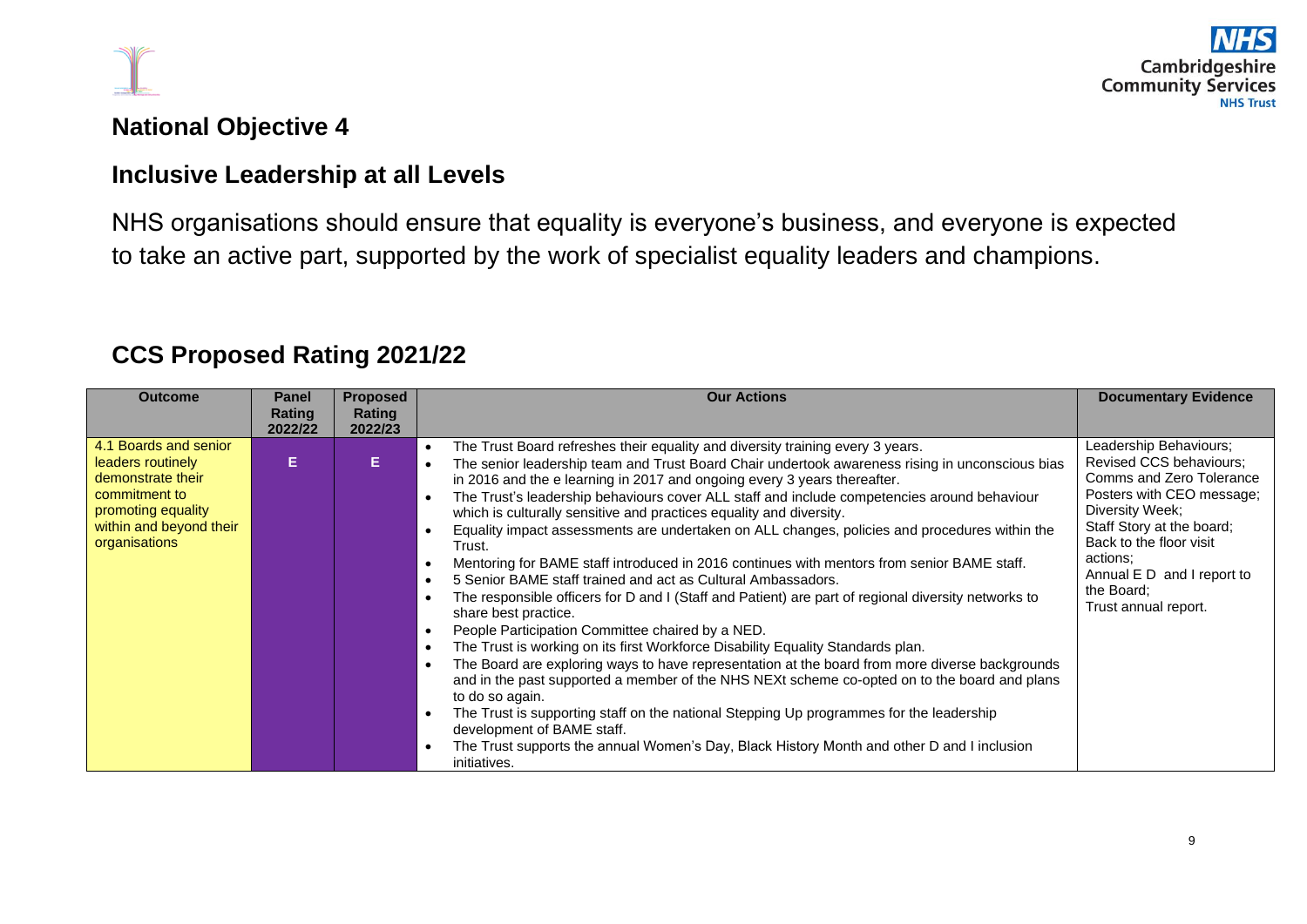



| <b>Outcome</b>                                                                                                                                                                 | <b>Panel</b><br>Rating<br>2022/22 | <b>Proposed</b><br>Rating<br>2022/23 | <b>Our Actions</b>                                                                                                                                                                                                                                                                                                                                                                                                                                                                                                                                                                                                                                                                                                                                                                                                                                                                                                                                                                                                                                                                                                                                                                                                                                                                                                 | <b>Documentary Evidence</b>                                                                                                                                                                                                                                                                                                                                      |
|--------------------------------------------------------------------------------------------------------------------------------------------------------------------------------|-----------------------------------|--------------------------------------|--------------------------------------------------------------------------------------------------------------------------------------------------------------------------------------------------------------------------------------------------------------------------------------------------------------------------------------------------------------------------------------------------------------------------------------------------------------------------------------------------------------------------------------------------------------------------------------------------------------------------------------------------------------------------------------------------------------------------------------------------------------------------------------------------------------------------------------------------------------------------------------------------------------------------------------------------------------------------------------------------------------------------------------------------------------------------------------------------------------------------------------------------------------------------------------------------------------------------------------------------------------------------------------------------------------------|------------------------------------------------------------------------------------------------------------------------------------------------------------------------------------------------------------------------------------------------------------------------------------------------------------------------------------------------------------------|
|                                                                                                                                                                                |                                   |                                      | The CEO regularly writes articles in staff communications prompting diversity and supporting staff<br>$\bullet$<br>that may be experiencing discrimination, including personally appearing in a Zero Tolerance poster<br>for Trust sites.<br>Board members attended the Theatre style Training in 2018.<br>Board held a session to discuss and endorse our Anti Racism stance in October 2021                                                                                                                                                                                                                                                                                                                                                                                                                                                                                                                                                                                                                                                                                                                                                                                                                                                                                                                      |                                                                                                                                                                                                                                                                                                                                                                  |
| 4.2 Papers that come<br>before the Board &<br>other major<br>Committees identify<br>equality-related impacts<br>including risks, & say<br>how these risks are to<br>be managed | Е                                 | Е                                    | The template for Board (and Committee) papers includes a section to indicate how the equality and<br>$\bullet$<br>diversity objectives are met (where relevant) by the paper. It lists each equality and diversity<br>objective and asks how the report supports achievements of each objective.<br>All Board and Committee papers have this section completed.<br>EIA policy in place.<br>$\bullet$                                                                                                                                                                                                                                                                                                                                                                                                                                                                                                                                                                                                                                                                                                                                                                                                                                                                                                               | Board and committee paper<br>template;<br>EIA policy.                                                                                                                                                                                                                                                                                                            |
| 4.3 Middle managers<br>and other line<br>managers support their<br>staff to work in<br>culturally competent<br>ways within a work<br>environment free from<br>discrimination   | Е                                 | Е                                    | The Trust has built the NHS Equality and Diversity principles into the staff behaviours and into<br>$\bullet$<br>specific equality & diversity objectives for anyone who manages staff within the Trust.<br>The Trust has a robust Bullying and Harassment Policy which specifically addresses robust line<br>management and bullying and harassment.<br>E and D is part of the induction for all staff and for the skills development programme for managers<br>$\bullet$<br>on Management training.<br>Cultural awareness information is available to all staff.<br>$\bullet$<br>The Cultural Ambassadors introduced to ensure bias is challenged at and illuminated from formal<br>$\bullet$<br>management procedures where is seem to have had a factor, is now embedded in the Trust.<br>Agreed Outcomes Policy introduced in 2018 to support resolution to issues and minimise negative<br>$\bullet$<br>outcomes.<br>Positive feedback on support from managers in 2019 Staff Opinion Survey.<br>$\bullet$<br>Freedom to Speak Up Champions to support staff to raise issues<br>$\bullet$<br>Theatre style training for whole teams, encouraged some staff to raise issues which were resolved.<br>$\bullet$<br>Plan to revisit theatre style cultural awareness / competency training in 22/23<br>$\bullet$ | Appraisal Policy;<br>Leadership behaviours;<br>Cultural barometer;<br>Staff survey results;<br>Breakdown of employee<br>relations cases;<br>Induction programme;<br>Cultural Ambassador<br>programme;<br><b>Resolution Policy;</b><br><b>Agreed Outcomes Policy;</b><br>FTSU Champions;<br>A range of leadership and<br>management development<br>opportunities. |